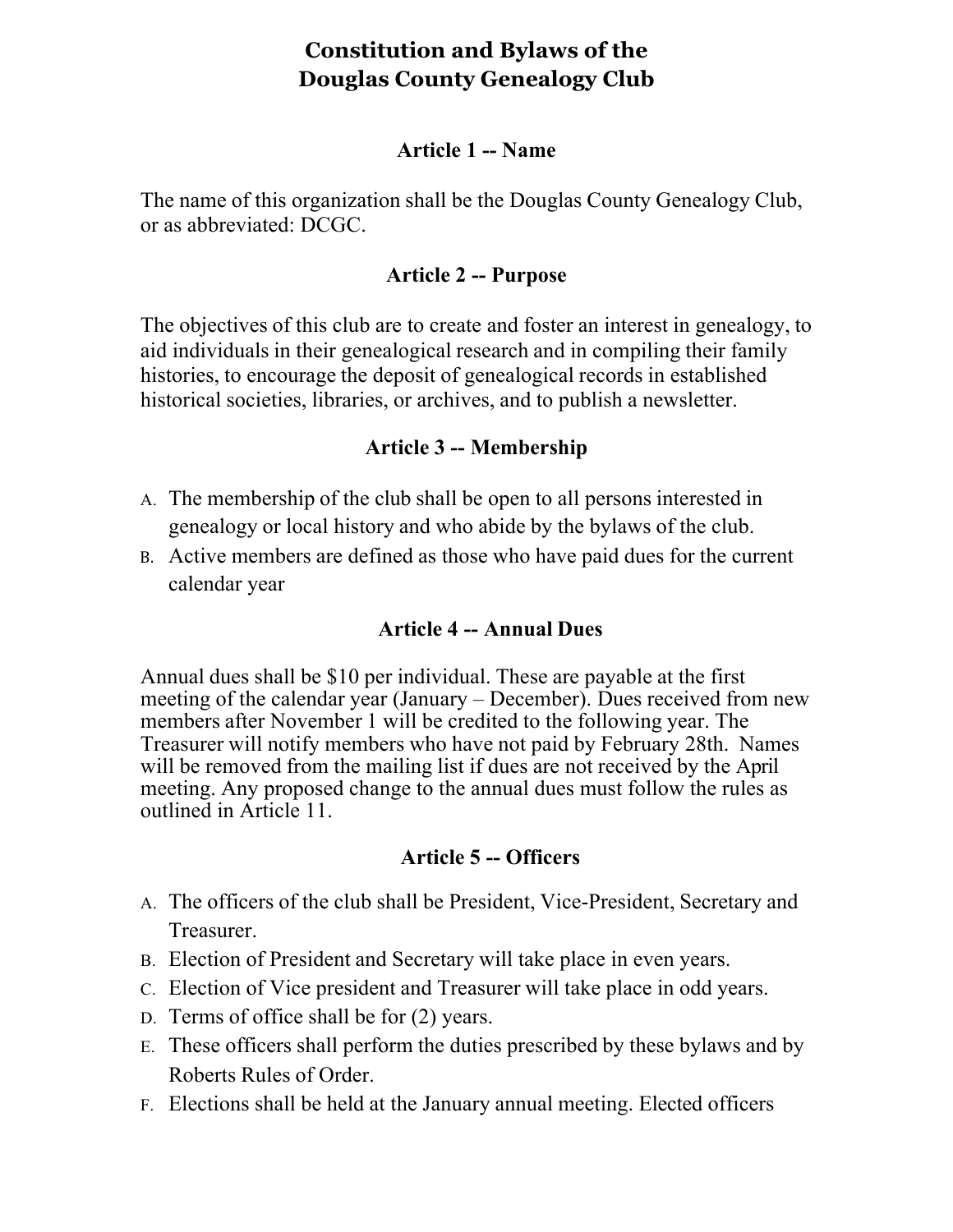may succeed themselves once for a total of 4 consecutive years served

- G. Officer Succession:
	- 1. President: In the event the office of the President becomes vacant the Vice-President shall serve as President until the end of the President's term. The membership shall vote on filling the Vice-President's office and the newly elected Vice-President shall serve for the remainder of the Vice-President's term.
	- 2. Vice-President: In the event the Vice-President's position becomes vacant the membership shall elect a new Vice-President who shall fill out the remainder of the term. In the event both the President and Vice-President's positions become vacant the membership shall elect a new President and Vice-President who shall serve out the remaining terms of the President and Vice-President.
	- 3. Secretary and Treasurer: In the event either or both positions of Secretary and Treasurer become vacant the President shall appoint individuals with the approval of the Executive Board and the general membership to serve for the remainder of the respective terms of Secretary and Treasurer.

## **Article 6 -- Duties of Officers**

- A. President:
	- 1. Preside over monthly meetings and special meetings.
	- 2. Head committees as outlined in Article 9.
	- 3. Send meeting agendas out to the membership.
- B. Vice-President:
	- 1. Head committees as outlined in Article 9.
	- 2. Serve as president in the absence of the president.
- C. Secretary:
	- 1. Take minutes of all meetings and distribute them to the President and editor of the newsletter.
	- 2. Track members and guests at meetings.
	- 3. Keep custody of these same records.
	- 4. Shall turn all records over to the President or Vice-President upon request.
	- 5. Responsible for correspondence as directed by the board or general membership.
- D. Treasurer: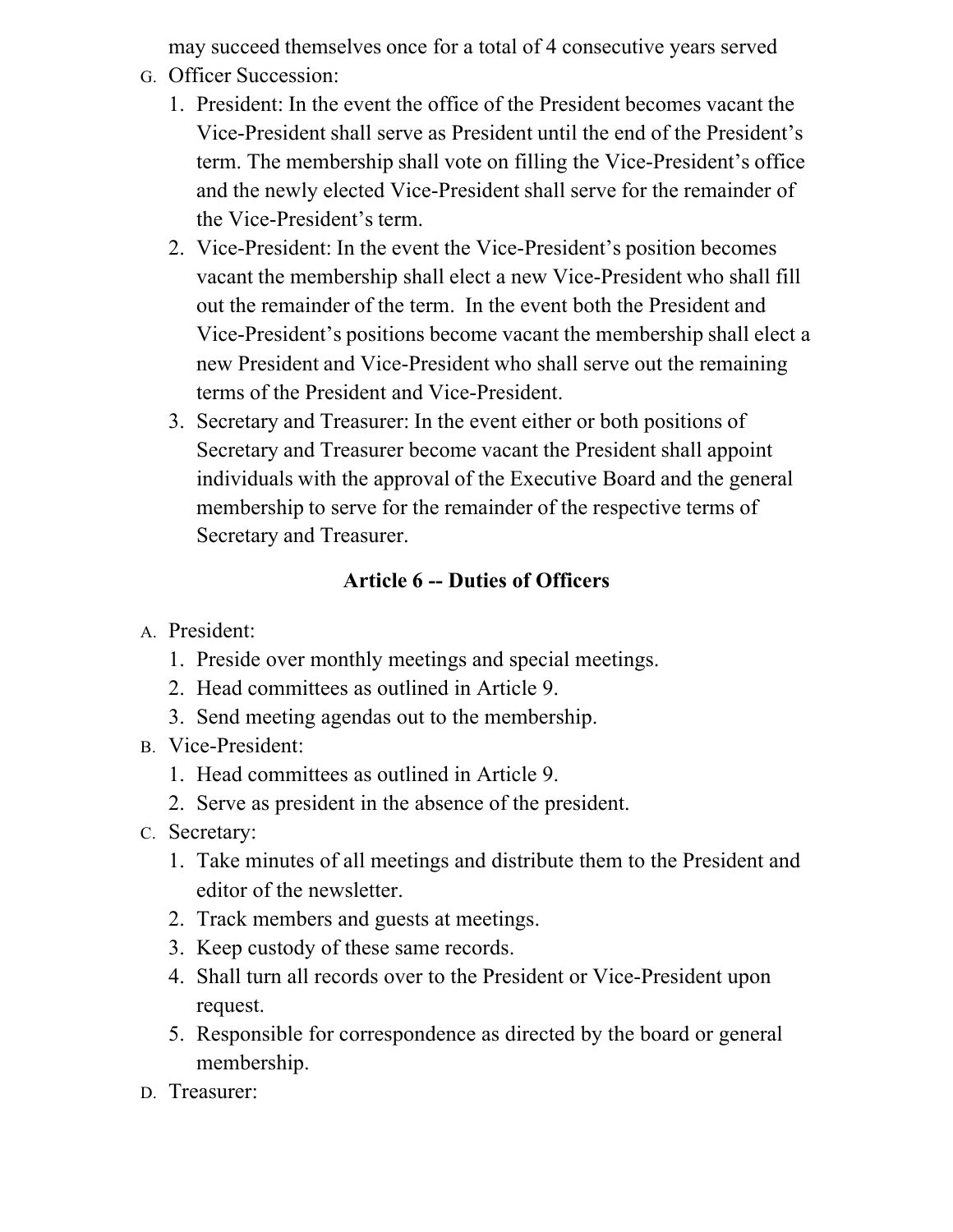- 1. Shall dutifully keep an accurate, up to date accounting of all club finances.
- 2. Report to the President and the club on a monthly basis.
- 3. Assist the financial review committee during the annual financial review.
- 4. Shall turn over all financial records upon request by the President or Vice-President.
- 5. At the completion of the treasurer's term, all financial records are to be turned over to the new treasurer or the executive board.
- 6. Shall develop a budget and present same to the board at the December board meeting.

## **Article 7 -- Meetings**

- A. Regular meetings of the club shall be held the first Tuesday of each month.
- B. Meetings shall be conducted at an appointed location as determined by the membership.
- C. Members will be notified of any exceptions.
- D. The President or the membership may call special meetings.
- E. At least seven members must be present at a meeting to make motions or conduct business.
- F. The annual meeting will be held in January.

## **Article 8 -- Executive Board**

The executive board shall consist of the officers of the club in addition to a minimum of three club members.

## **Article 9 -- Committees**

The club shall have the following committees, as approved by the membership:

- A. Membership, Public Relations and Publications chaired by the president.
- B. Education, Programs and Presentations—chaired by the Vice-President.
- C. Financial Review Committee. Shall meet in January with the treasurer to review the previous years financial records.
- D. Research Committee.
- E. Any other committees as needed.